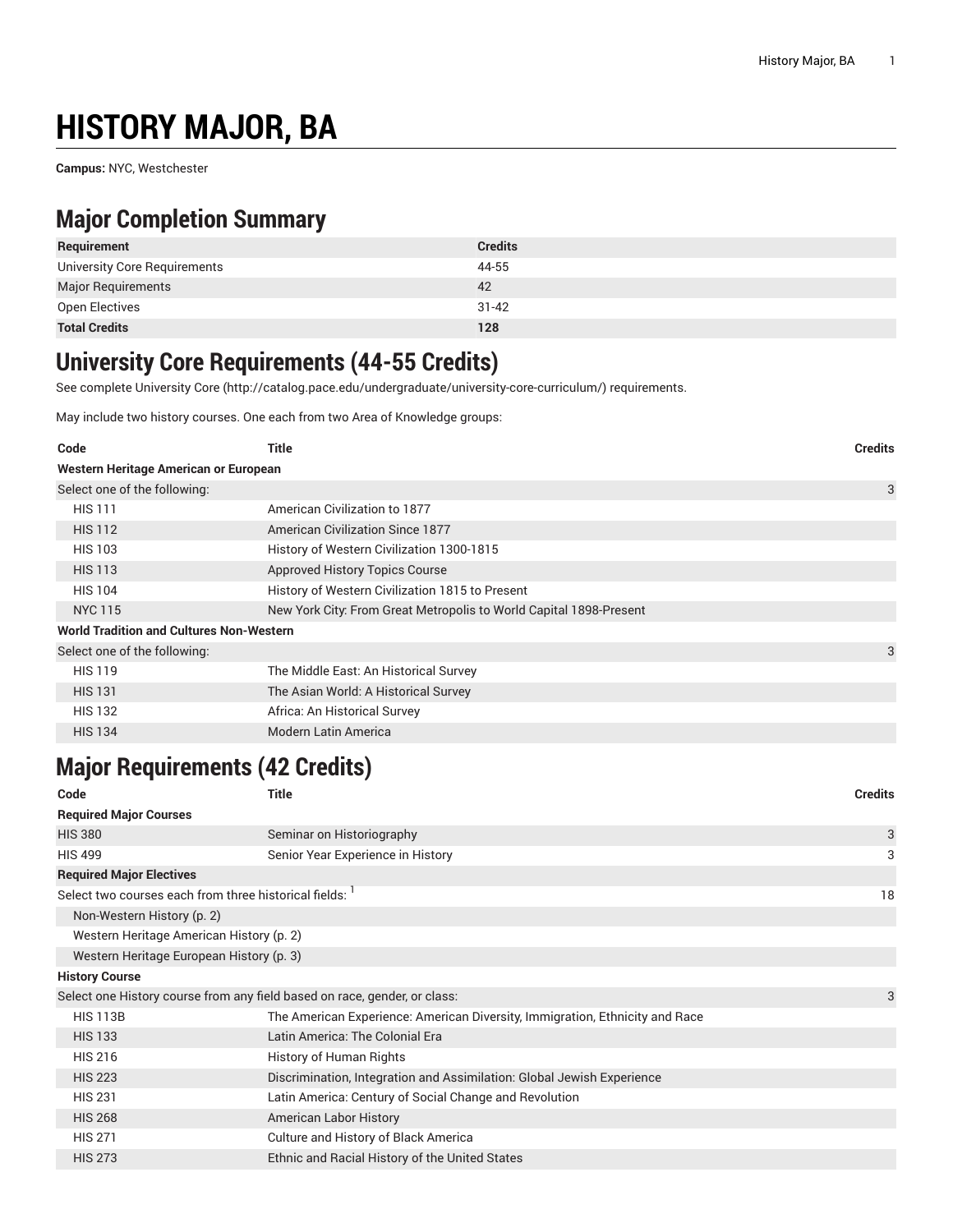| <b>Total Credits</b>                     |                                     | 42                |
|------------------------------------------|-------------------------------------|-------------------|
| Four History courses at 200 or 300-level |                                     | $12 \overline{ }$ |
| One 300-level History course 2           |                                     | $\mathcal{R}$     |
| <b>HIS 302</b>                           | African-American History Since 1910 |                   |
| <b>HIS 281</b>                           | European Women and Social Change    |                   |
| <b>HIS 280</b>                           | History of American Women           |                   |

1 Non-Western, Western Heritage American, and Western Heritage European, counting two courses if taken to satisfy University Core requirements.

2 Excluding HIS 380 Seminar on Historiography.

### <span id="page-1-0"></span>**Non-Western History**

| Code           | <b>Title</b>                                                           | <b>Credits</b> |
|----------------|------------------------------------------------------------------------|----------------|
| <b>HIS 107</b> | <b>World Civilization I</b>                                            | 3              |
| <b>HIS 108</b> | World History After 1650                                               | 3              |
| <b>HIS 119</b> | The Middle East: An Historical Survey                                  | 3              |
| <b>HIS 131</b> | The Asian World: A Historical Survey                                   | 3              |
| <b>HIS 132</b> | Africa: An Historical Survey                                           | 3              |
| <b>HIS 133</b> | Latin America: The Colonial Era                                        | 3              |
| <b>HIS 134</b> | <b>Modern Latin America</b>                                            | 3              |
| <b>HIS 202</b> | <b>Modern Britain</b>                                                  | 3              |
| <b>HIS 216</b> | History of Human Rights                                                | 3              |
| <b>HIS 217</b> | Modern East Asia in Film                                               | 3              |
| <b>HIS 218</b> | Nonviolent Activism in Modern Asia                                     | 3              |
| <b>HIS 220</b> | Modern Islamic World: 1850-Present                                     | 3              |
| <b>HIS 223</b> | Discrimination, Integration and Assimilation: Global Jewish Experience | 3              |
| <b>HIS 231</b> | Latin America: Century of Social Change and Revolution                 | 3              |
| <b>HIS 239</b> | Wars in the Asia-Pacific                                               | 3              |
| <b>HIS 241</b> | Modern China                                                           | 3              |
| <b>HIS 242</b> | Modern Japan                                                           | 3              |
| <b>HIS 243</b> | Service and Study in Latin America                                     | 3              |
| <b>HIS 270</b> | History of Modern South Africa                                         | 3              |
| <b>HIS 274</b> | History of North Africa After 1800                                     | 3              |
| <b>HIS 275</b> | Modern History of Afghanistan, Iraq and Iran                           | 3              |

### <span id="page-1-1"></span>**Western Heritage American History**

| Code            | <b>Title</b>                                                                 | <b>Credits</b> |
|-----------------|------------------------------------------------------------------------------|----------------|
| <b>HIS 111</b>  | American Civilization to 1877                                                | 3              |
| <b>HIS 112</b>  | <b>American Civilization Since 1877</b>                                      | 3              |
| <b>HIS 113B</b> | The American Experience: American Diversity, Immigration, Ethnicity and Race | 3              |
| <b>HIS 113C</b> | The American Experience: United States and the World - (CAP)                 | 3              |
| <b>HIS 113D</b> | The American Experience.: America between the Wars 1920-41                   | 3              |
| <b>HIS 113E</b> | The American Experience: Dissent American History: Civil War to Present      | 3              |
| <b>HIS 113F</b> | The American Experience: The American Constitution and the Presidency        | 3              |
| <b>HIS 113G</b> | The American Experience: The Colonial Legacy                                 | 3              |
| <b>HIS 113H</b> | The American Experience: Lessons in Liberty: Promise and Reality             | 3              |
| <b>HIS 113J</b> | The American Experience: Challenge and Opportunity                           | 3              |
| <b>HIS 113K</b> | The American Experience: The City and the Workplace                          | 3              |
| <b>HIS 113L</b> | The American Experience: Promise and Reality                                 | 3              |
| <b>HIS 113M</b> | The American Experience: The Early American Legacy                           | 3              |
| <b>HIS 113N</b> | The American Experience: Wealth and American Culture - OBDP                  | $\overline{4}$ |
| <b>HIS 113P</b> | Introduction to Public History: Pace University 9/11 Oral History Project    | 3              |
| <b>HIS 1130</b> | The American Experience: American Political Tradition                        | 3              |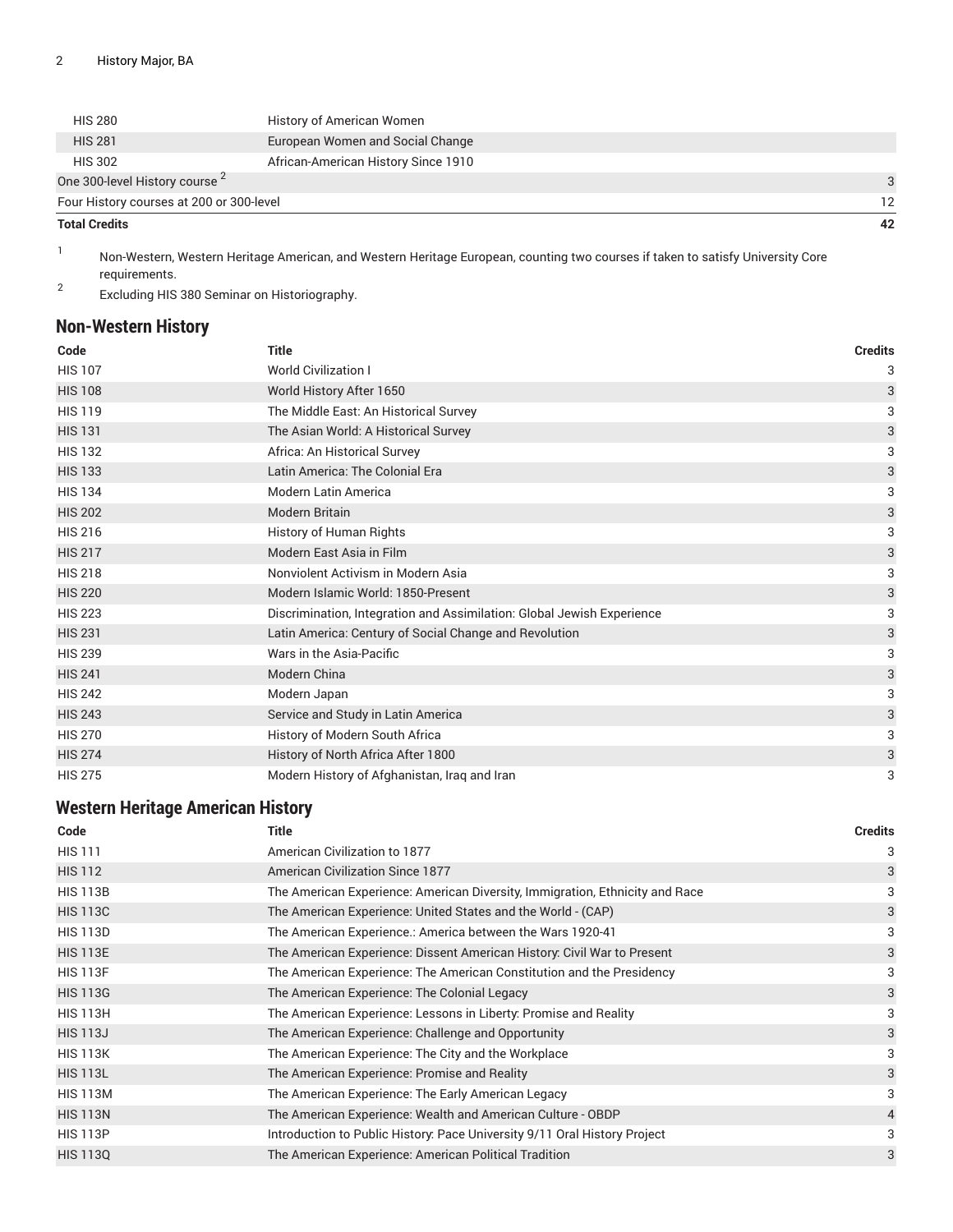| <b>HIS 113R</b>                                   | The American Experience: Changing Roles of American Women                             | 3                         |
|---------------------------------------------------|---------------------------------------------------------------------------------------|---------------------------|
| <b>HIS 113S</b>                                   | The War Film in History: Genre, Gender and Race                                       | 3                         |
| <b>HIS 113U</b>                                   | The American Experience: The United States and the World                              | 3                         |
| <b>HIS 113W</b>                                   | The American Experience: Wealth and American Culture                                  | 3,4                       |
| <b>HIS 113X</b>                                   | The American Experience: Wealth and the American Culture                              | 4                         |
| <b>HIS 113Y</b>                                   | Technology, Transportation, and Trade in New York City                                | 3                         |
| <b>HIS 113Z</b>                                   | Imagining the Future: New York City and the American Dream                            | 3                         |
| <b>HIS 215</b>                                    | American Social and Cultural History                                                  | 3                         |
| <b>HIS 256</b>                                    | <b>American Colonial History</b>                                                      | 3                         |
| <b>HIS 259</b>                                    | The American Revolution                                                               | $\ensuremath{\mathsf{3}}$ |
| <b>HIS 260</b>                                    | Constitutional History of the United States                                           | 3                         |
| <b>HIS 264</b>                                    | History of the American Presidency 1900 - Present                                     | 3                         |
| <b>HIS 265</b>                                    | American Urban History                                                                | 3                         |
| <b>HIS 267</b>                                    | Heroes, Villains and Just Plain Folks: A Biographical Perspective on American History | $3 - 4$                   |
| <b>HIS 269</b>                                    | <b>Recent United States History</b>                                                   | 3                         |
| <b>HIS 271</b>                                    | <b>Culture and History of Black America</b>                                           | 3                         |
| <b>HIS 273</b>                                    | Ethnic and Racial History of the United States                                        | 3                         |
| <b>HIS 280</b>                                    | History of American Women                                                             | 3                         |
| <b>HIS 302</b>                                    | African-American History Since 1910                                                   | 3                         |
| <b>HIS 310</b>                                    | United States in the Era of Franklin D. Roosevelt, 1929-1945                          | 3                         |
| <b>HIS 321</b>                                    | Economic History of the United States                                                 | 3                         |
| <b>HIS 366</b>                                    | History of New York City                                                              | 3                         |
| <b>HIS 367</b>                                    | History and Geography of New York                                                     | 3                         |
| Or equivalent learning community or topics course |                                                                                       |                           |

### <span id="page-2-0"></span>**Western Heritage European History**

| Code                                               | <b>Title</b>                                                              | <b>Credits</b>            |
|----------------------------------------------------|---------------------------------------------------------------------------|---------------------------|
| <b>HIS 103</b>                                     | History of Western Civilization 1300-1815                                 | 3                         |
| <b>HIS 104</b>                                     | History of Western Civilization 1815 to Present                           | 3                         |
| <b>HIS 114A</b>                                    | European Experience: European Civilization and Minorities                 | 3                         |
| <b>HIS 114B</b>                                    | The European Experience: British Heritage                                 | 3                         |
| <b>HIS 114C</b>                                    | Ideas and the Modern State (CAP)                                          | 3                         |
| <b>HIS 114D</b>                                    | The European Experience: Women's World                                    | $\ensuremath{\mathsf{3}}$ |
| <b>HIS 114E</b>                                    | The European Experience: The Age of the Renaissance                       | 3                         |
| <b>HIS 114F</b>                                    | The European Experience: The Holocaust: History and Legacy                | $\ensuremath{\mathsf{3}}$ |
| <b>HIS 114M</b>                                    | The European Experience: Ideas and the Modern State                       | 3                         |
| <b>HIS 114R</b>                                    | The European Experience: Russia and Eastern Europe: Continuity and Change | $\ensuremath{\mathsf{3}}$ |
| <b>HIS 114S</b>                                    | The European Experience: Church, State and Society in Medieval Europe     | 3                         |
| <b>HIS 114W</b>                                    | The European Experience: The Ancient World                                | $\mathsf{3}$              |
| <b>HIS 202</b>                                     | Modern Britain                                                            | 3                         |
| <b>HIS 203</b>                                     | Rome's Golden Age: The Late Republic and Early Empire                     | $\mathsf{3}$              |
| <b>HIS 205</b>                                     | The Crusades                                                              | 3                         |
| <b>HIS 206</b>                                     | European History: Witches, Wizards and the Rise of Scientific Thought     | 3                         |
| <b>HIS 207</b>                                     | Europe Since World War I                                                  | 3                         |
| <b>HIS 210</b>                                     | Germany and Central Europe Since 1848                                     | $\mathsf{3}$              |
| <b>HIS 213</b>                                     | Modern Russia                                                             | 3                         |
| <b>HIS 225</b>                                     | The World of the Middle Ages: Byzantium                                   | $\ensuremath{\mathsf{3}}$ |
| <b>HIS 226</b>                                     | The World of the Middle Ages: The West                                    | 3                         |
| <b>HIS 281</b>                                     | European Women and Social Change                                          | $\ensuremath{\mathsf{3}}$ |
| <b>HIS 330</b>                                     | Barbarian Europe: 300 - 1000 A.D.                                         | 3                         |
| Or equivalent learning community or topics course. |                                                                           |                           |